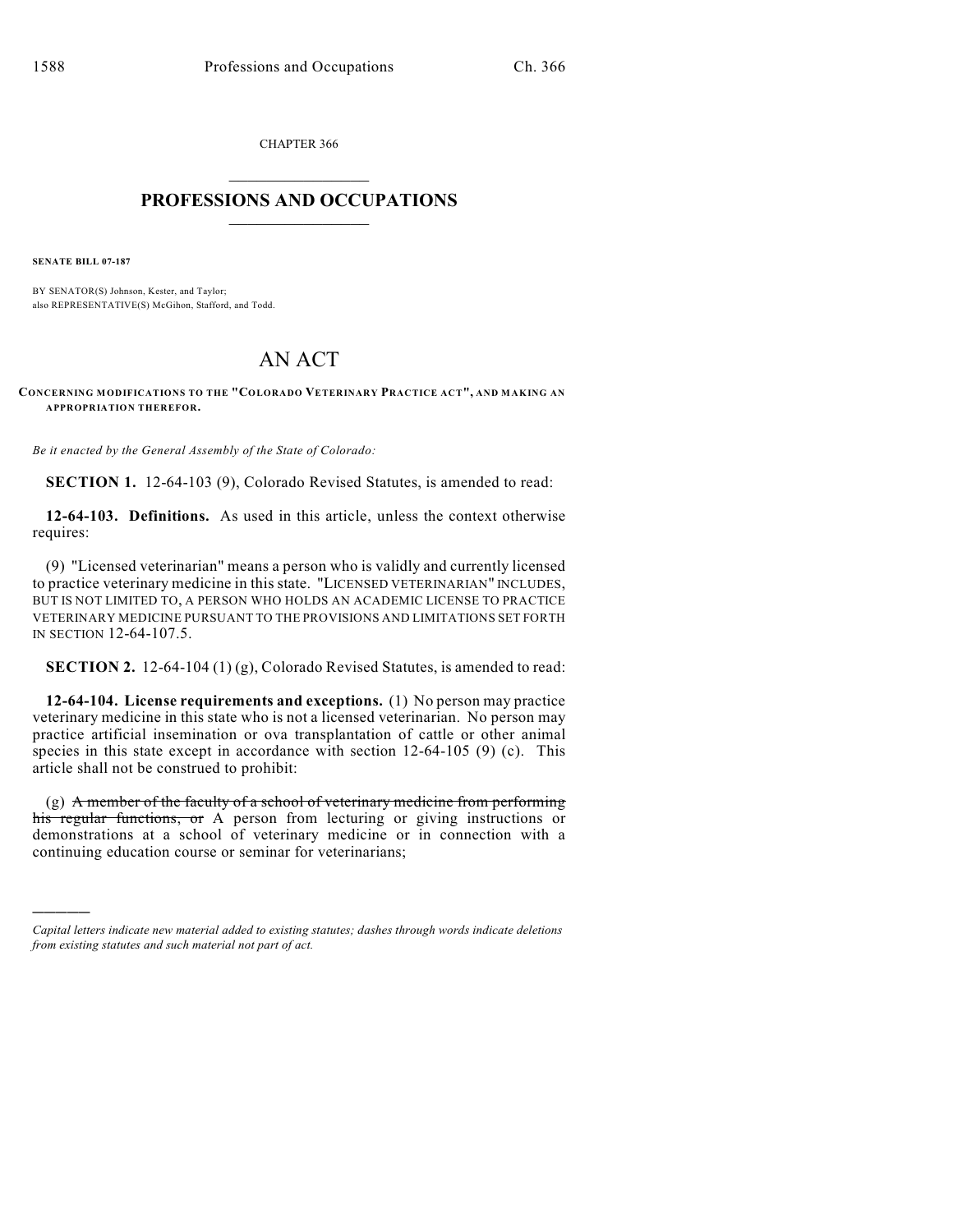**SECTION 3.** 12-64-105, Colorado Revised Statutes, is amended BY THE ADDITION OF A NEW SUBSECTION to read:

**12-64-105. Board of veterinary medicine.** (13) THE BOARD SHALL, PURSUANT TO SECTION 12-41-125 (2) (b) (II), CONSULT WITH THE DIRECTOR OF THE DIVISION OF REGISTRATIONS IN THE DEPARTMENT OF REGULATORY AGENCIES CONCERNING RULES THAT THE DIRECTOR INTENDS TO ADOPT WITH REGARD TO PHYSICAL THERAPY OF ANIMALS.

**SECTION 4.** Article 64 of title 12, Colorado Revised Statutes, is amended BY THE ADDITION OF A NEW SECTION to read:

**12-64-107.5. Academic license.** (1) A VETERINARIAN WHO IS EMPLOYED AT A SCHOOL OF VETERINARY MEDICINE IN THIS STATE AND WHO PRACTICES VETERINARY MEDICINE IN THE COURSE OF HIS OR HER EMPLOYMENT RESPONSIBILITIES SHALL EITHER MAKE WRITTEN APPLICATION TO THE BOARD FOR AN ACADEMIC LICENSE IN ACCORDANCE WITH THIS SECTION OR SHALL OTHERWISE BECOME LICENSED PURSUANT TO SECTIONS 12-64-107 AND 12-64-108.

(2) A PERSON WHO APPLIES FOR AN ACADEMIC LICENSE SHALL SUBMIT PROOF TO THE BOARD THAT HE OR SHE:

(a) GRADUATED FROM A SCHOOL OF VETERINARY MEDICINE LOCATED IN THE UNITED STATES OR ANOTHER COUNTRY; AND

(b) IS EMPLOYED BY AN ACCREDITED SCHOOL OF VETERINARY MEDICINE IN THIS STATE.

(3) AN APPLICANT FOR AN ACADEMIC LICENSE SHALL NOT BE REQUIRED TO COMPLY WITH THE EXAMINATION REQUIREMENTS OF SECTIONS 12-64-107 AND 12-64-108.

(4) AN ACADEMIC LICENSE SHALL AUTHORIZE THE LICENSEE TO PRACTICE VETERINARY MEDICINE ONLY WHILE ENGAGED IN THE PERFORMANCE OF HIS OR HER OFFICIAL DUTIES AS A UNIVERSITY EMPLOYEE. AN ACADEMIC LICENSEE MAY NOT USE AN ACADEMIC LICENSE TO PRACTICE VETERINARY MEDICINE OUTSIDE OF HIS OR HER ACADEMIC RESPONSIBILITIES.

(5) IN ADDITION TO THE REQUIREMENTS OF THIS SECTION, AN APPLICANT FOR AN ACADEMIC LICENSE SHALL COMPLETE ALL PROCEDURES FOR ACADEMIC LICENSING ESTABLISHED BY THE BOARD TO BECOME LICENSED.

**SECTION 5.** 12-64-120 (2) (c), Colorado Revised Statutes, is amended to read:

**12-64-120. Veterinary records in custody of animal care providers definition.** (2) Animal care providers shall make available the veterinary records in their custody as follows:

(c) Copies of veterinary records, including DIGITAL RECORDS, DIGITAL IMAGES, diagnostic quality X ray, CT SCAN, MRI, or other film, shall be furnished to: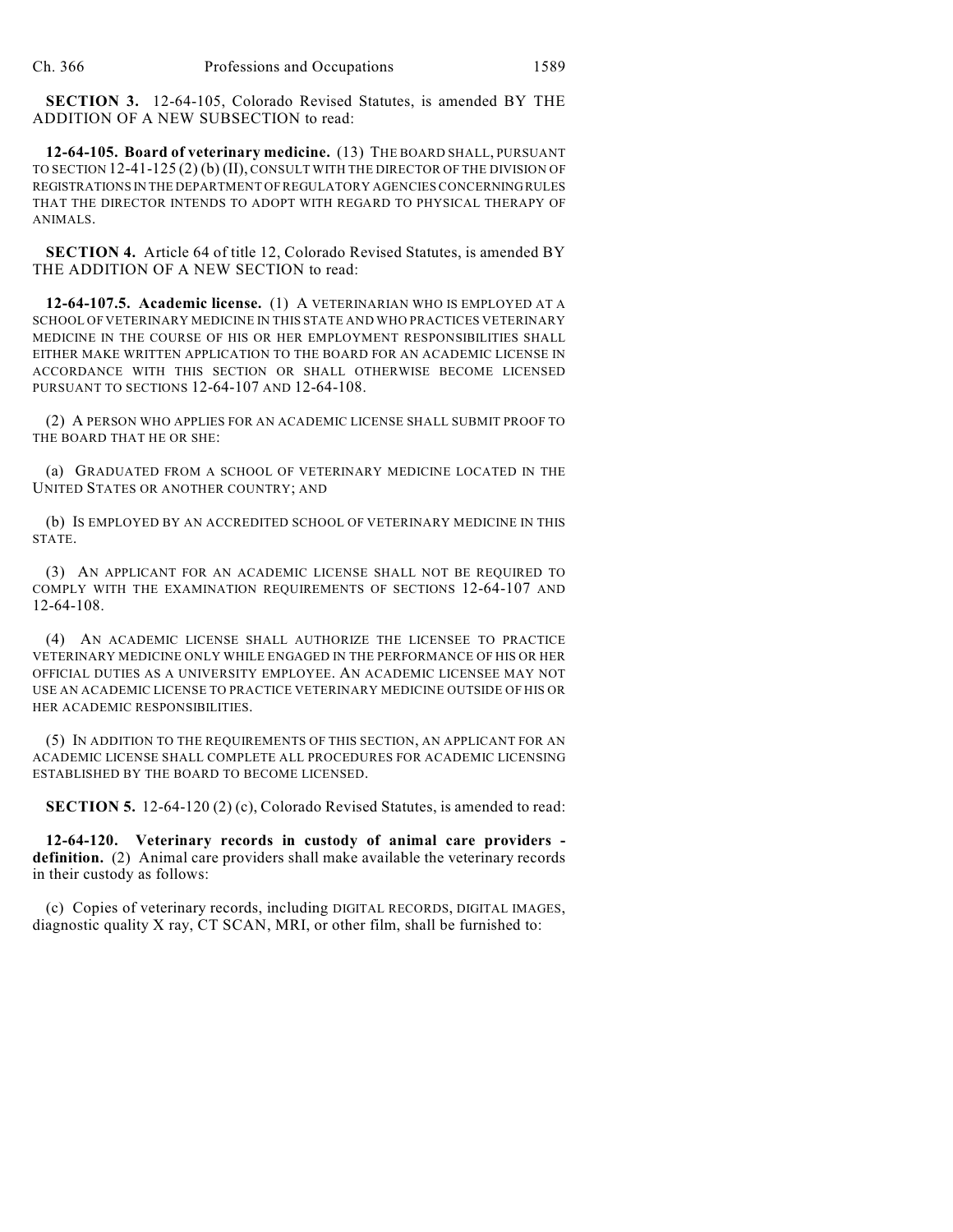(I) The owner or the owner's designated representative upon payment of reasonable costs; AND

(II) LOCAL LAW ENFORCEMENT AUTHORITIES AND THE BUREAU OF ANIMAL PROTECTION IN THE DEPARTMENT OF AGRICULTURE IN CONNECTION WITH AN INVESTIGATION OF ANIMAL CRUELTY PURSUANT TO SECTION 18-9-202, C.R.S., OR ANIMAL FIGHTING PURSUANT TO SECTION 18-9-204, C.R.S.

**SECTION 6.** 12-64-121, Colorado Revised Statutes, is REPEALED AND REENACTED, WITH AMENDMENTS, to read:

**12-64-121. Reporting requirements - immunity for reporting veterinary-patient-client privilege inapplicable.** (1) A LICENSED VETERINARIAN WHO, DURING THE COURSE OF ATTENDING OR TREATING AN ANIMAL, HAS REASONABLE CAUSE TO KNOW OR SUSPECT THAT THE ANIMAL HAS BEEN SUBJECTED TO CRUELTY IN VIOLATION OF SECTION 18-9-202, C.R.S., OR SUBJECTED TO ANIMAL FIGHTING IN VIOLATION OF SECTION 18-9-204, C.R.S., SHALL REPORT OR CAUSE A REPORT TO BE MADE OF THE ANIMAL CRUELTY OR ANIMAL FIGHTING TO A LOCAL LAW ENFORCEMENT AGENCY OR THE BUREAU OF ANIMAL PROTECTION.

(2) A LICENSED VETERINARIAN SHALL NOT KNOWINGLY MAKE A FALSE REPORT OF ANIMAL CRUELTY OR ANIMAL FIGHTING TO A LOCAL LAW ENFORCEMENT AGENCY OR TO THE BUREAU OF ANIMAL PROTECTION.

(3) A LICENSED VETERINARIAN WHO WILLFULLY VIOLATES THE PROVISIONS OF SUBSECTION (1) OR (2) OF THIS SECTION COMMITS A CLASS 1 PETTY OFFENSE, PUNISHABLE AS PROVIDED IN SECTION 18-1.3-503, C.R.S.

(4) A LICENSED VETERINARIAN WHO IN GOOD FAITH REPORTS A SUSPECTED INCIDENT OF ANIMAL CRUELTY OR ANIMAL FIGHTING TO THE PROPER AUTHORITIES IN ACCORDANCE WITH SUBSECTION (1) OF THIS SECTION SHALL BE IMMUNE FROM LIABILITY IN ANY CIVIL OR CRIMINAL ACTION BROUGHT AGAINST THE VETERINARIAN FOR REPORTING THE INCIDENT. IN ANY CIVIL OR CRIMINAL PROCEEDING IN WHICH THE LIABILITY OF A VETERINARIAN FOR REPORTING AN INCIDENT DESCRIBED IN SUBSECTION (1) OF THIS SECTION IS AT ISSUE, THE GOOD FAITH OF THE VETERINARIAN SHALL BE PRESUMED.

(5) THE VETERINARY-PATIENT-CLIENT PRIVILEGE DESCRIBED IN SECTION 24-72-204 (3) (a) (XIV), C.R.S., MAY NOT BE ASSERTED FOR THE PURPOSE OF EXCLUDING OR REFUSING EVIDENCE OR TESTIMONY IN A PROSECUTION FOR AN ACT OF ANIMAL CRUELTY UNDER SECTION 18-9-202, C.R.S., OR FOR AN ACT OF ANIMAL FIGHTING UNDER SECTION 18-9-204, C.R.S.

**SECTION 7.** 24-72-204 (3) (a) (XIV), Colorado Revised Statutes, is amended to read:

**24-72-204. Allowance or denial of inspection - grounds - procedure - appeal - definitions.** (3) (a) The custodian shall deny the right of inspection of the following records, unless otherwise provided by law; except that any of the following records, other than letters of reference concerning employment, licensing, or issuance of permits, shall be available to the person in interest under this